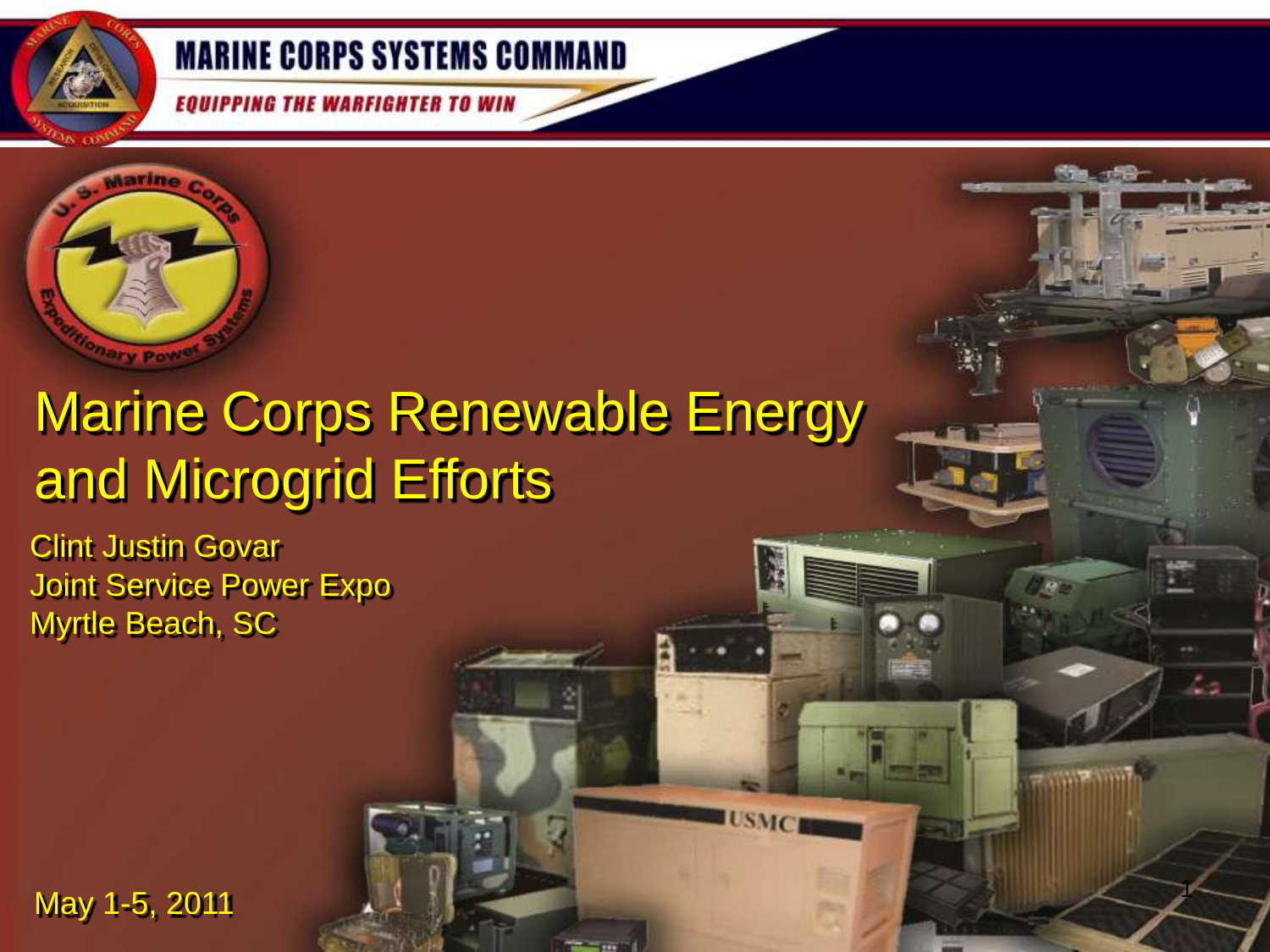

- What Drives Marine Corps Power Acquisition?
- MCSC Micro Gird/hybrid generator efforts

- Expeditionary Solar 101
- MCSC renewable energy efforts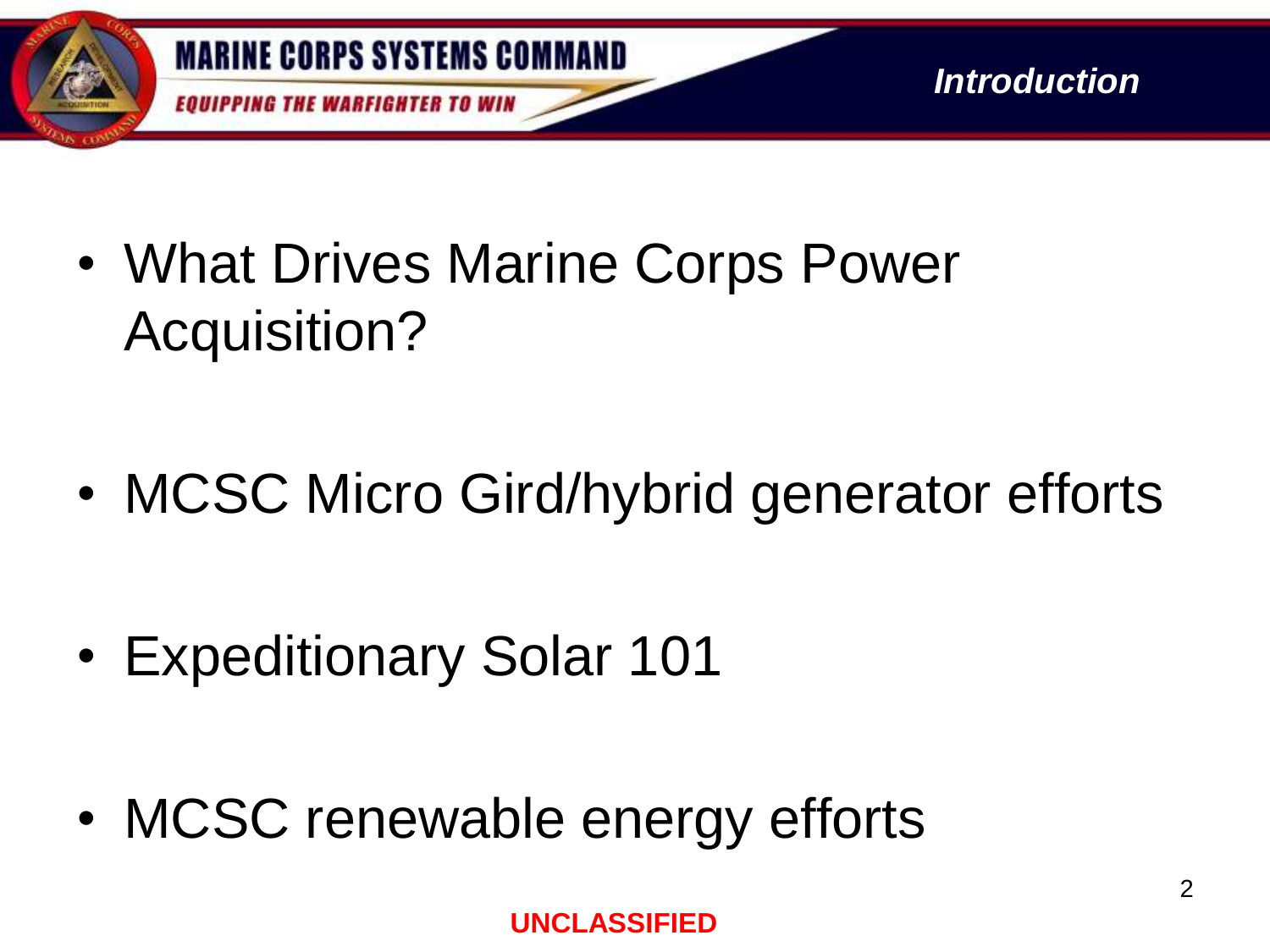**EQUIPPING THE WARFIGHTER TO WIN** 

*Marine Air-Ground Task Forces* 



**Tasked organized, self sustaining, Naval based force UNCLASSIFIED**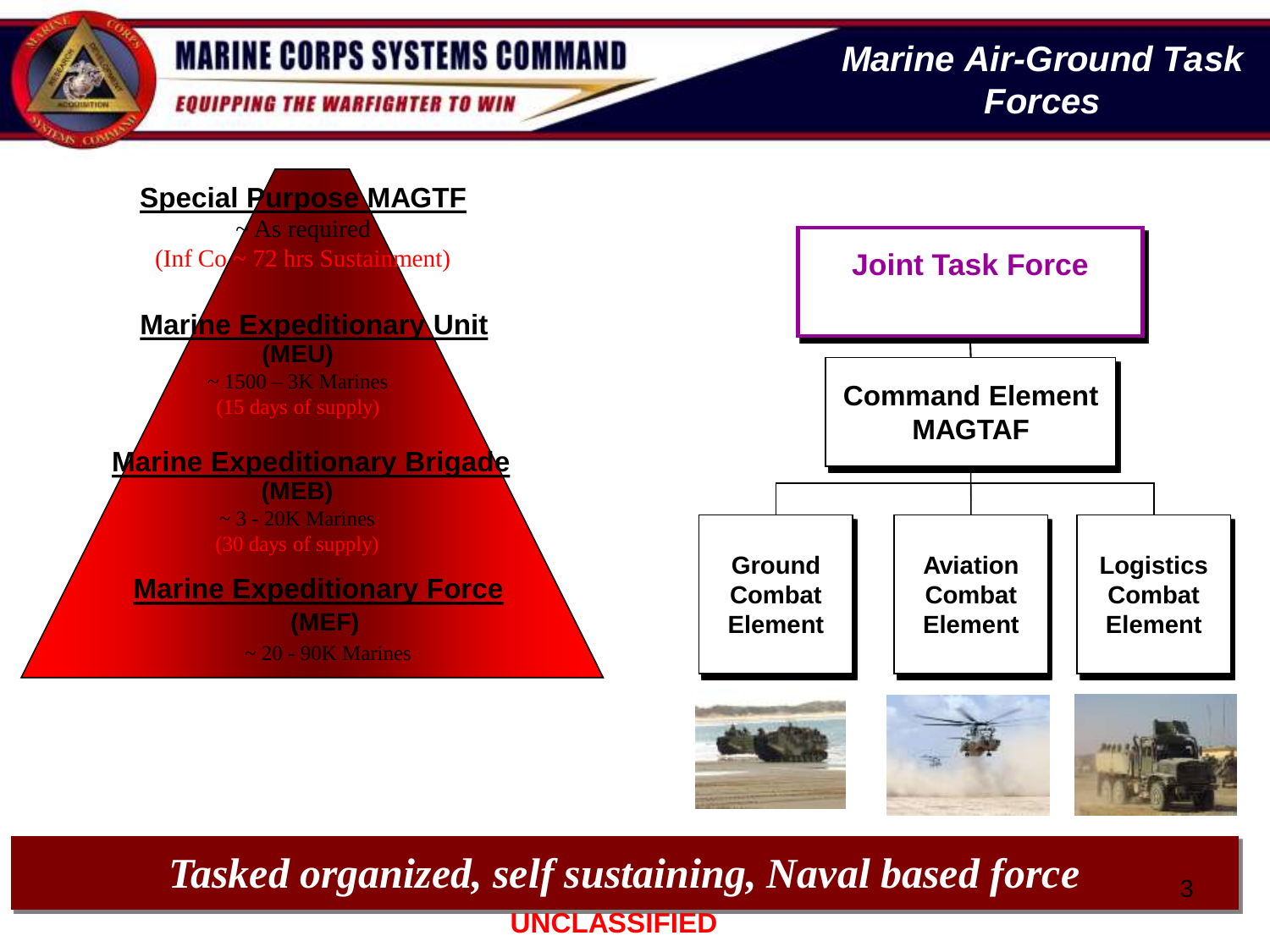

- **Frequently Moved**
- **Wide Energy Tool Box**
- **Space and Weight are at a Premium**
- **Energy Efficiency (Logistic Burden)**
- **Unique Transportation Requirements**
	- Deploying via ship, air or tactical vehicle
	- Surf landing and cross-deck loading
	- EMI from shipboard systems
	- Shipboard stowage / transport (Lithium Batteries)
	- Supply / resupply is from the Naval / Pre-Positioned Forces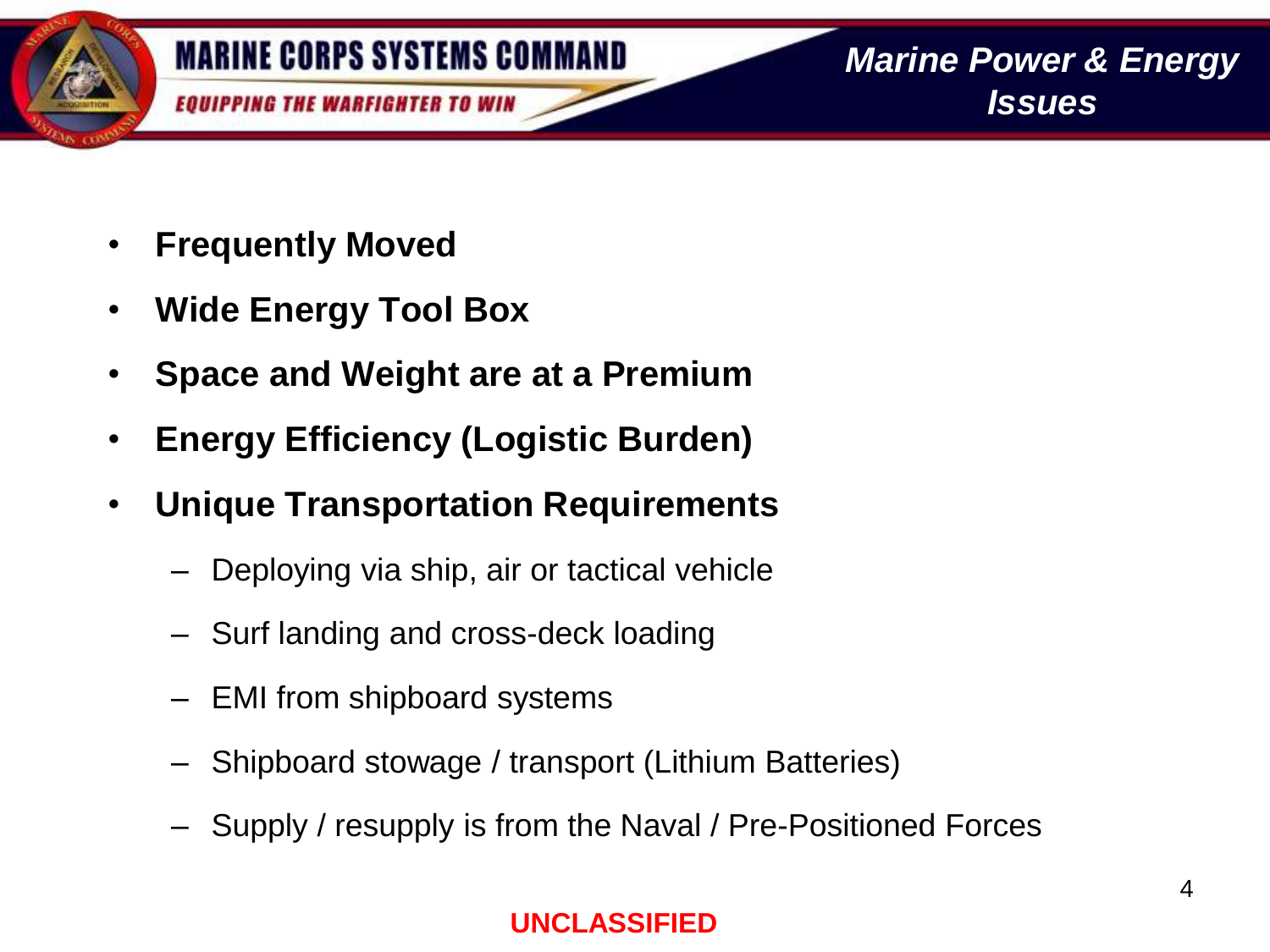

*KEY TRANSPORTABILITY DRIVERS*

**Lifted by Marines / Loose Cargo: One person lift – 44 pounds**

**Requiring Forklift / Material Handling: > 400 pounds**

**HMMWV Trailer Towable: > 2700 pounds**

**Heavy Tactical Truck Carried: < 16 tons (on road)**

**Individual Marine (carried): Assault Load < 75#, Existence < 150#**

**Medium Tactical Truck Carried: < 7 tons (off road), 10 tons (on road)**

**MV-22 Tilt-Rotor Lift: < 4 tons (internal)\*, 7.5 tons (external)**

**CH-53 Helicopter Lift: < 5 tons (internal)\*, 14 tons (external) \* psi limitations apply**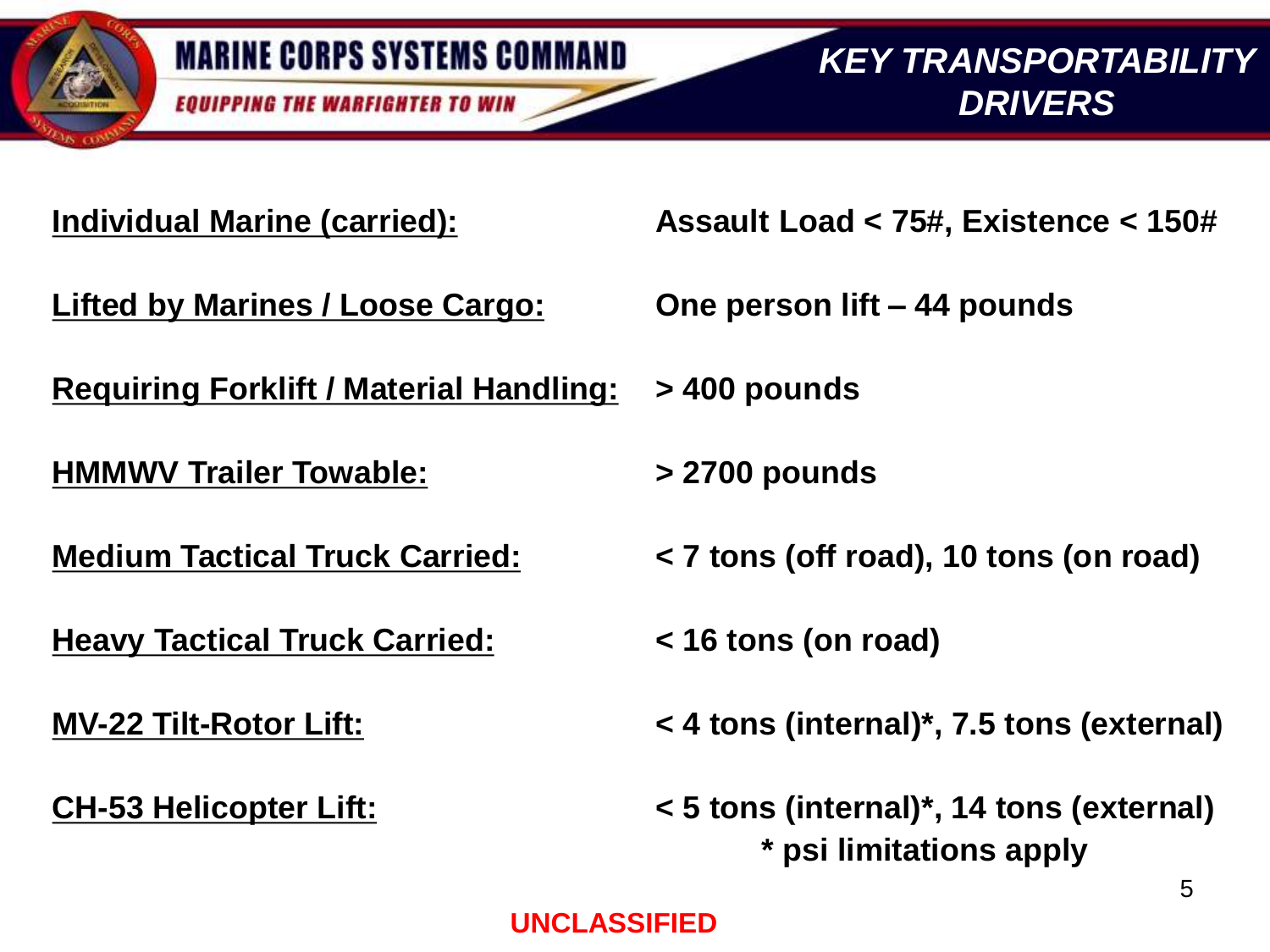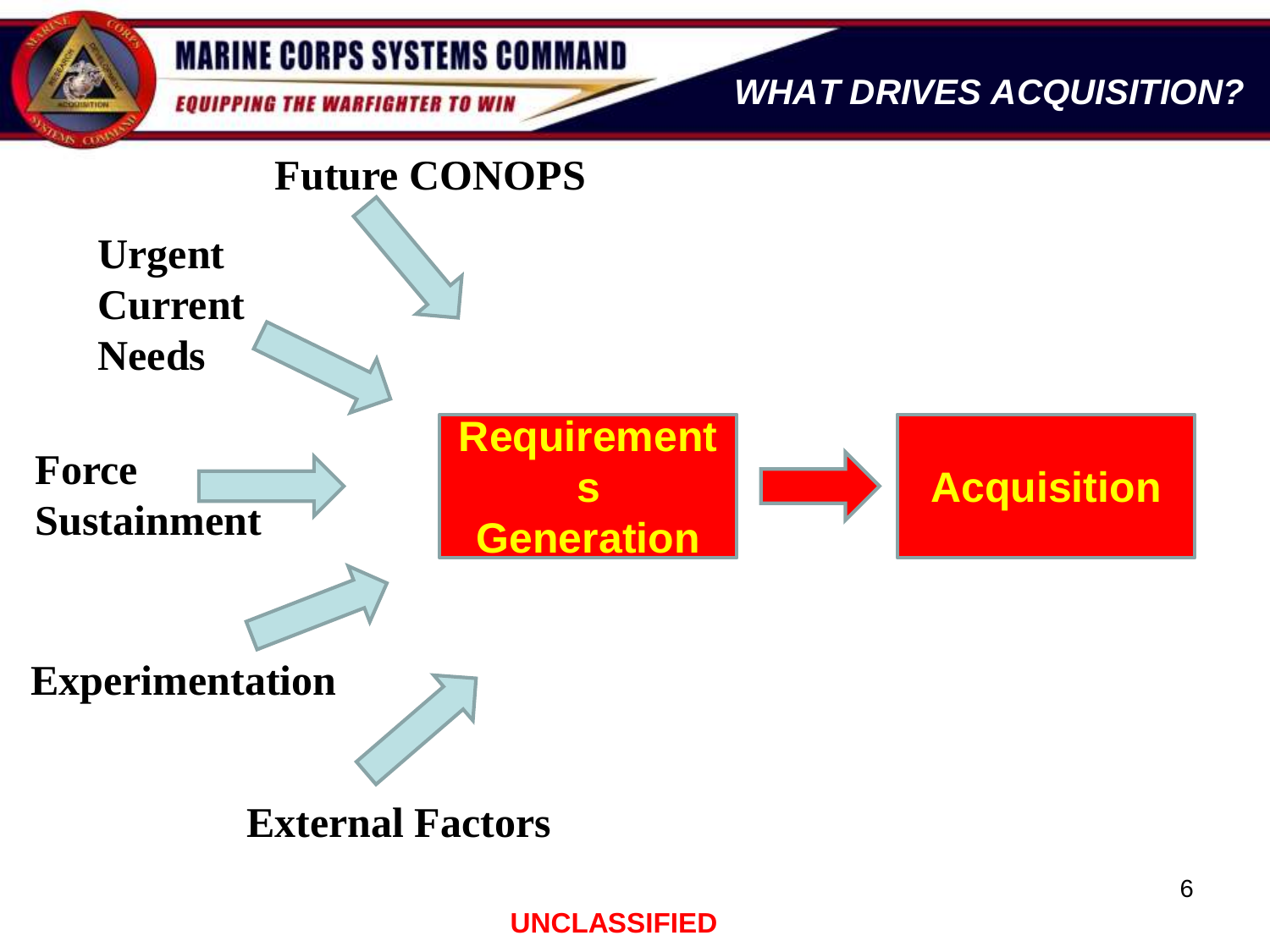

- **User Requirement (Formulation, Resolution, Validation)**
- **Acquisition Lead Time (process, policy, people)**
- **Contracting Lead Time (policy, legal, audit)**
- **Technology Development, Demonstration, Maturation**
- **Figure 1 Fransition from Development to Production**
- **Suppliers and Parts Long Lead Times**
- **Development of Logistics Supportability**
	- **Development of Training Materials**
	- **Training of Personnel** 
		- **Operations**
		- **Maintenance**
	- **Technical Publications**
	- **Provisioning of Spare Parts and Parts Support**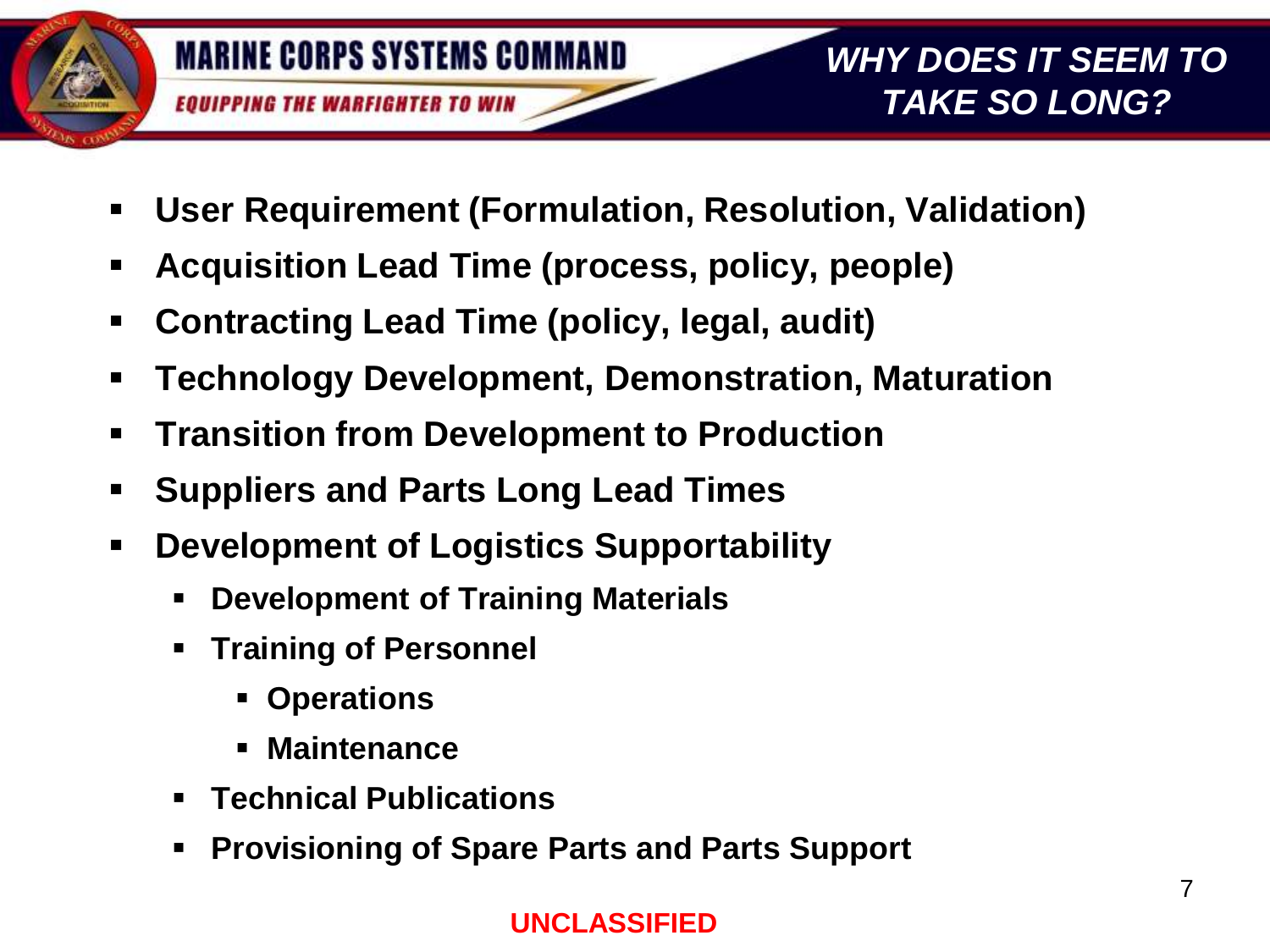**EQUIPPING THE WARFIGHTER TO WIN** 

## *Acquisition Requirements*

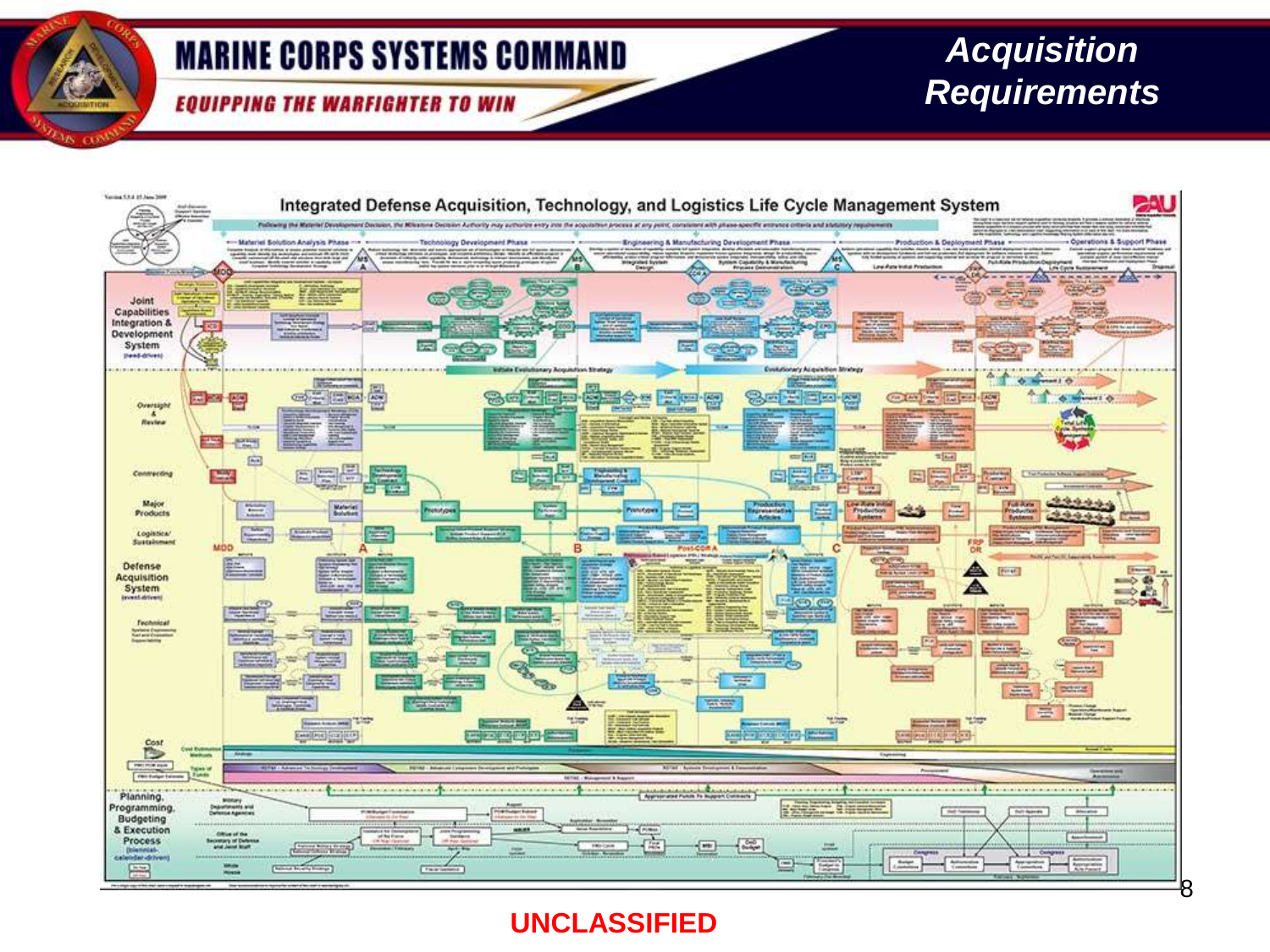

- Tactical Integrated Generator Gridding Energy Resource (TIGGER)
	- Initial MCSC MicroGird Acquisition Effort
		- 500kW to 800kW
		- Use of TQGs and MEPDIS-R
		- Load shedding/Grid self protect feature
	- Requirements Flux TIGGER currently Canceled
- Still Following Army Hi-Power Program
- Still involved Navy and OSD R&D efforts
	- ISUP (10-30kW hybrid Generator)
	- RSUP (3-5kW hybrid renewable energy trailer)

**From an Acquisition Point of View the Marine Corps currently has no near term plan to procure a micro grid system UNCLASSIFIED**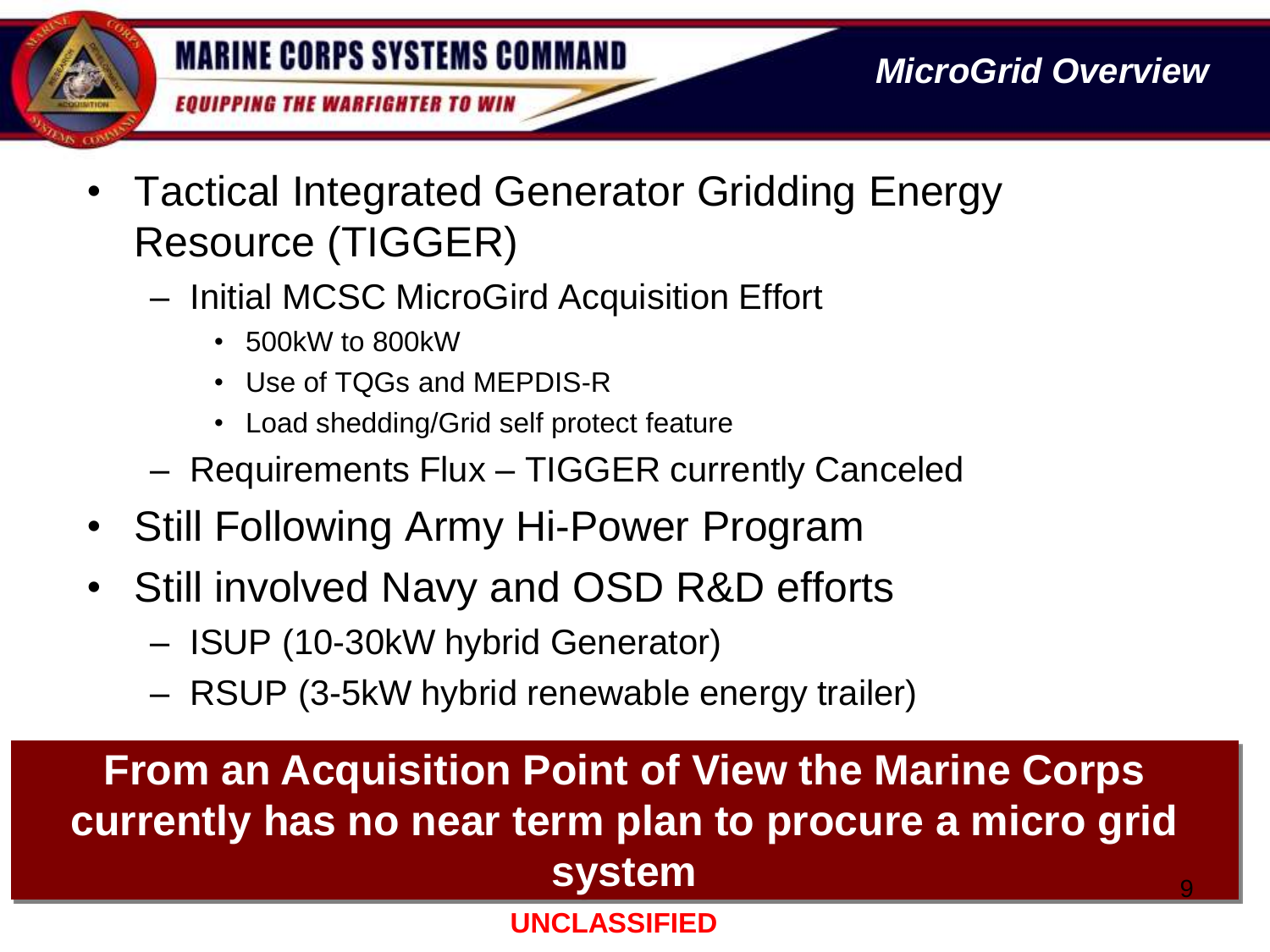

- Multi-generator control and hybridization
- Less than 50 kW electric power continuous
- Existing components in military inventory
- Collaborative effort between:
	- OSD (DDR&E)
	- ONR
	- NSWC Carderoc
	- MCSC

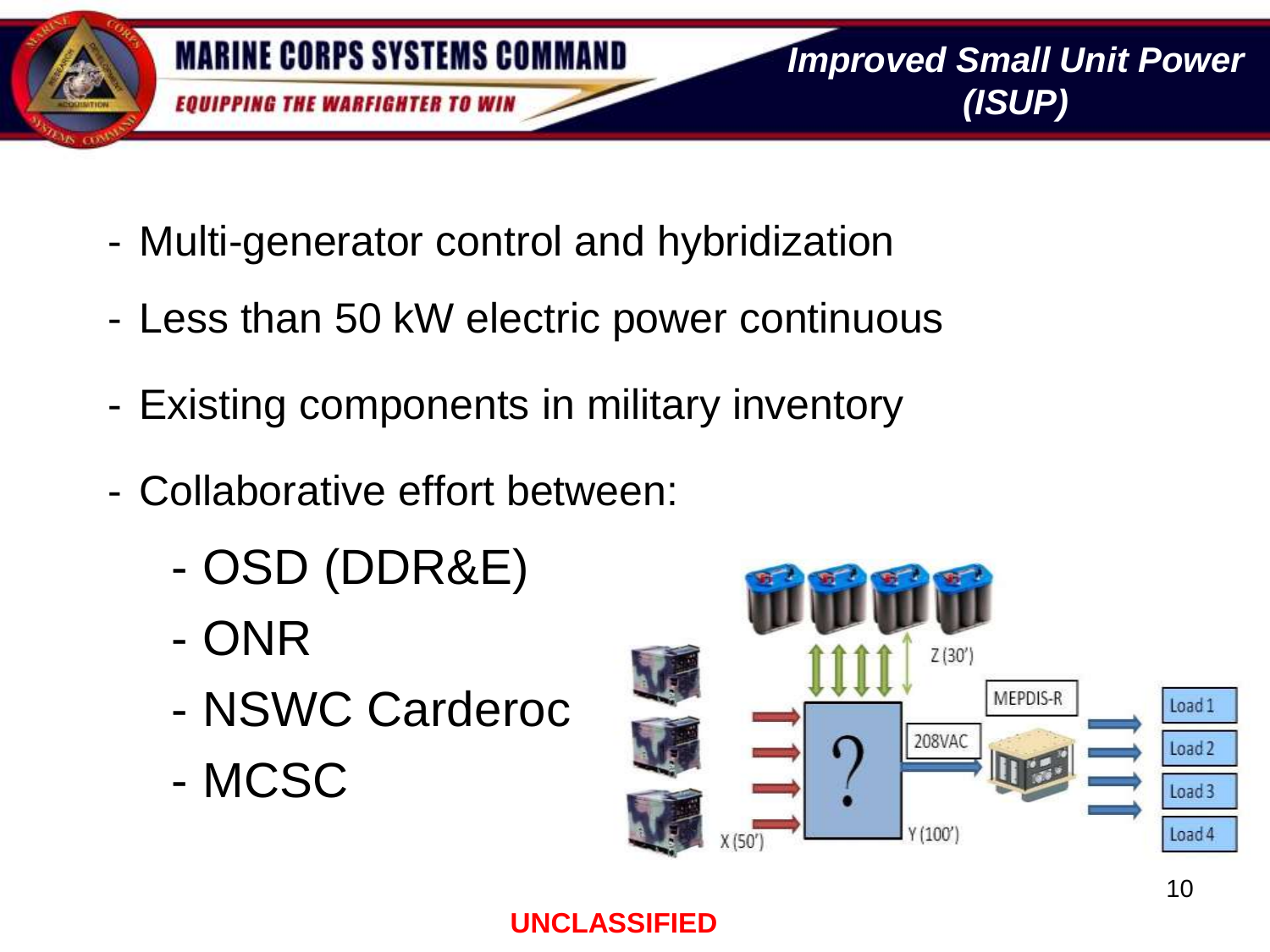



**EQUIPPING THE WARFIGHTER TO WIN** 

## *Solar 101*

- Solar Systems Have 3 to 4 Basic Parts
	- Solar Array
	- Controller
	- **Batteries**
	- Power Distribution (Often Cables)
	- Auxiliary Power In (Hybrid Generator not in all systems)
- Larger system do little to decrease total system deployment size and

weight

- Example (two 300W systems vs. one 600W system)
- Some packaging gains can be achieved
- System weight and size is mostly affected by:
	- Panel Type (brand, flexible vs. rigid)  $\sim$  30% cost
	- $-$  Battery type (lead acid vs. lithium)  $\sim$  30% cost
	- Power Management and deployment concept (Packaging strategy and controller i.e. one large box vs. several small boxes)  $\sim$  30% cost  $11$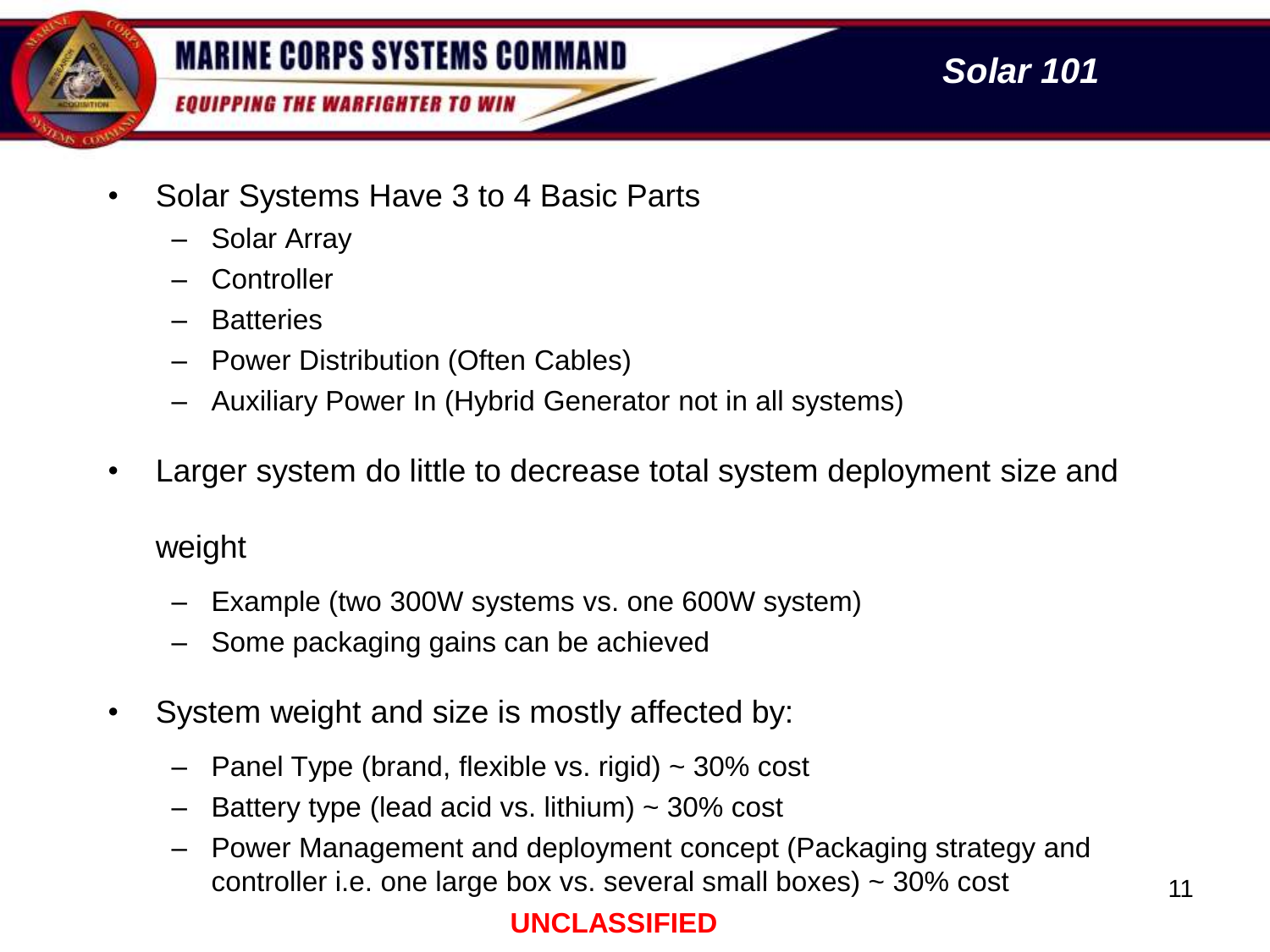

- MCSC rating of solar systems based on solar array size and type
	- $-$  "5 rule of thumb" = solar array rating/5 = 24 hour renewable energy rating
	- Still must factor in frequency of bad weather
	- Assumes ideal deployment
- Size of solar array determines % of JP8 reduced
- When rating hybrid systems:
	- Factor in energy storage ability to optimized fuel based generators
- Other important system factors:
	- Peak power capability, output power type, transportability, battery type, survivability, maintainability, etc.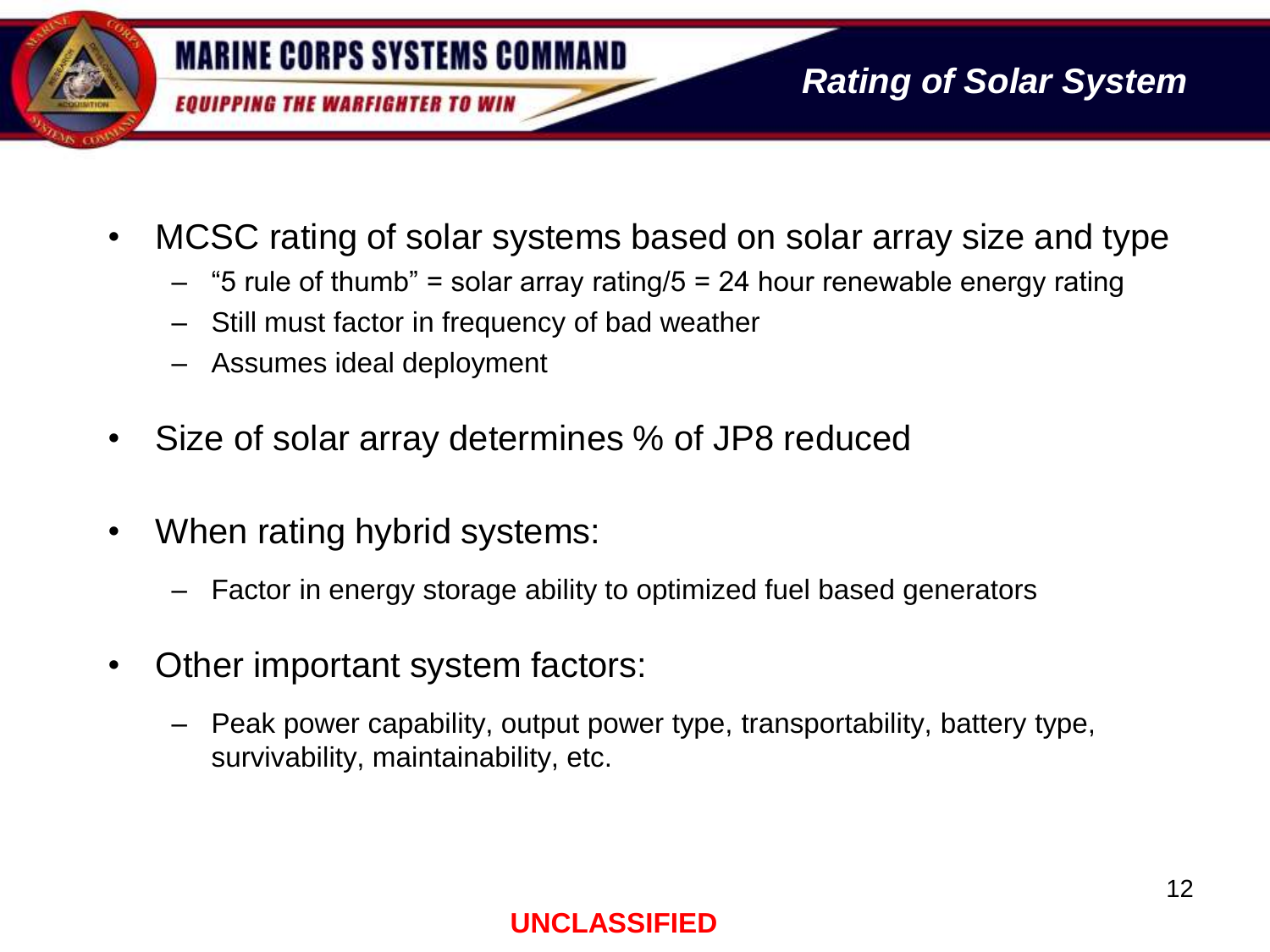**EQUIPPING THE WARFIGHTER TO WIN** 

## *USMC Renewable Energy Efforts*



SPACE – Solar Power Adaptor for Communications Equipment (30 Watt continuous) DREAM – Deployable Renewable Alternative Energy Module (1.5 kW continuous) GREEN – Ground Renewable Expeditionary Energy Network (300 Watt continuous)

SREP – Renewable Sustainable Expeditionary Power (3 -5 kW continuous) 3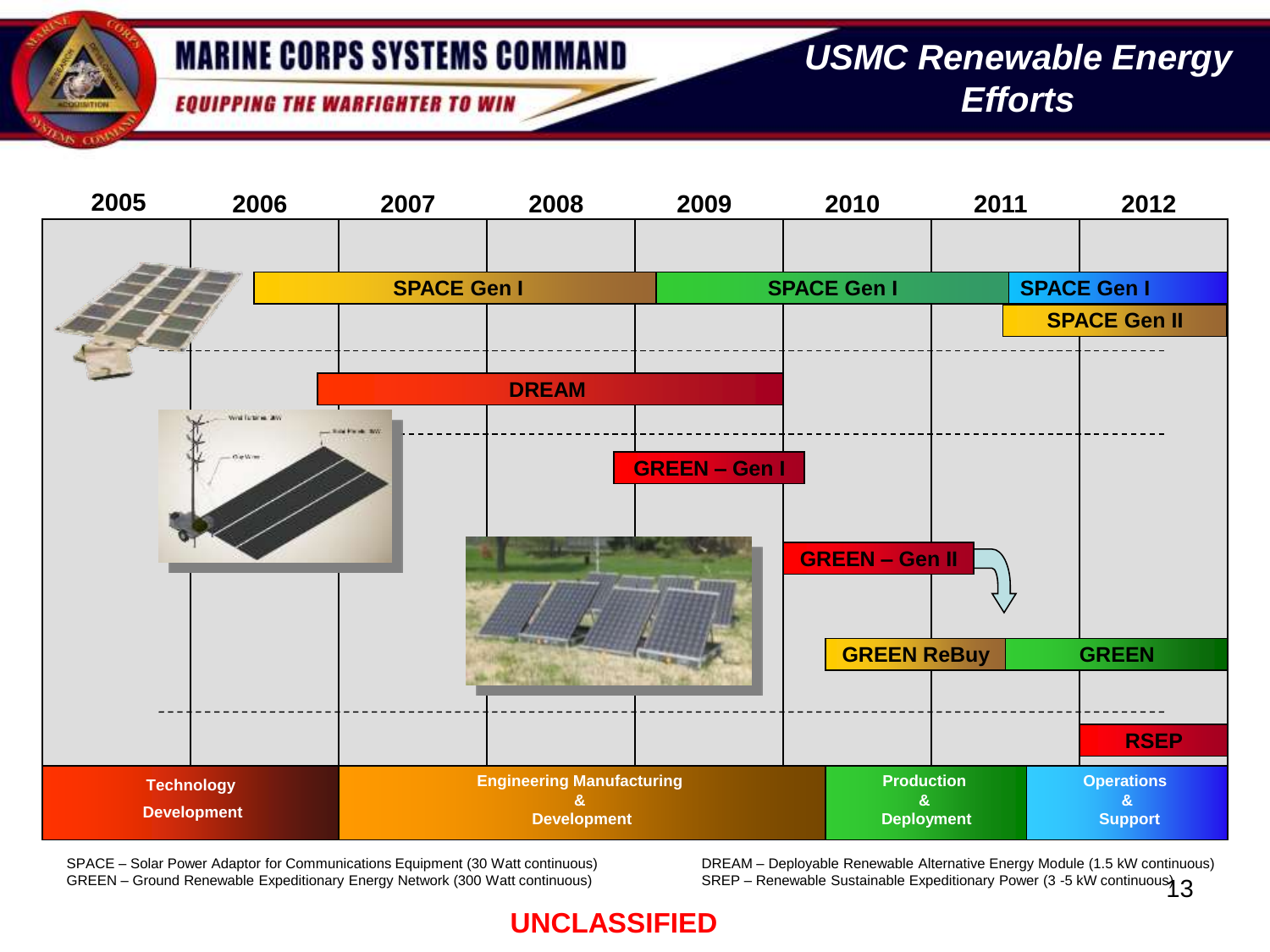

*Ground Renewable Expeditionary ENergy System (GREENS)*

- **300 W continuous power 24/7**
- **Up to 1000 W of output power**
- **24 VDC output power**
- **Multiple possible inputs**
- **Generator auto-start capability**
- **System will include:** 
	- **1.6 kW Solar Array of 8 panels**
	- **Controller**
	- **4 - 1.2 kWh battery modules**
- **Man-portable components (< 88 #)**



14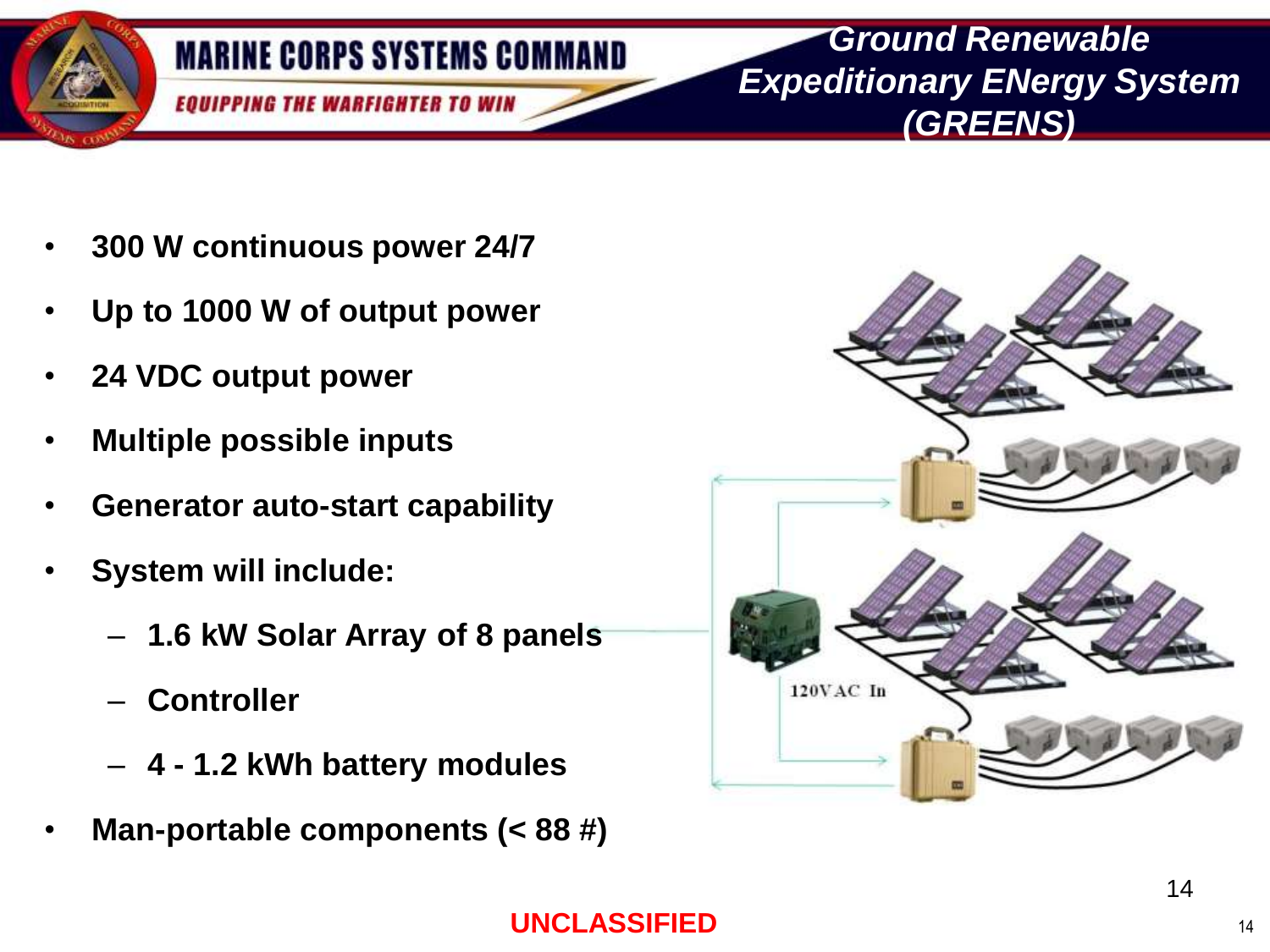#### **EQUIPPING THE WARFIGHTER TO WIN**

### *GREENS Power Distribution*

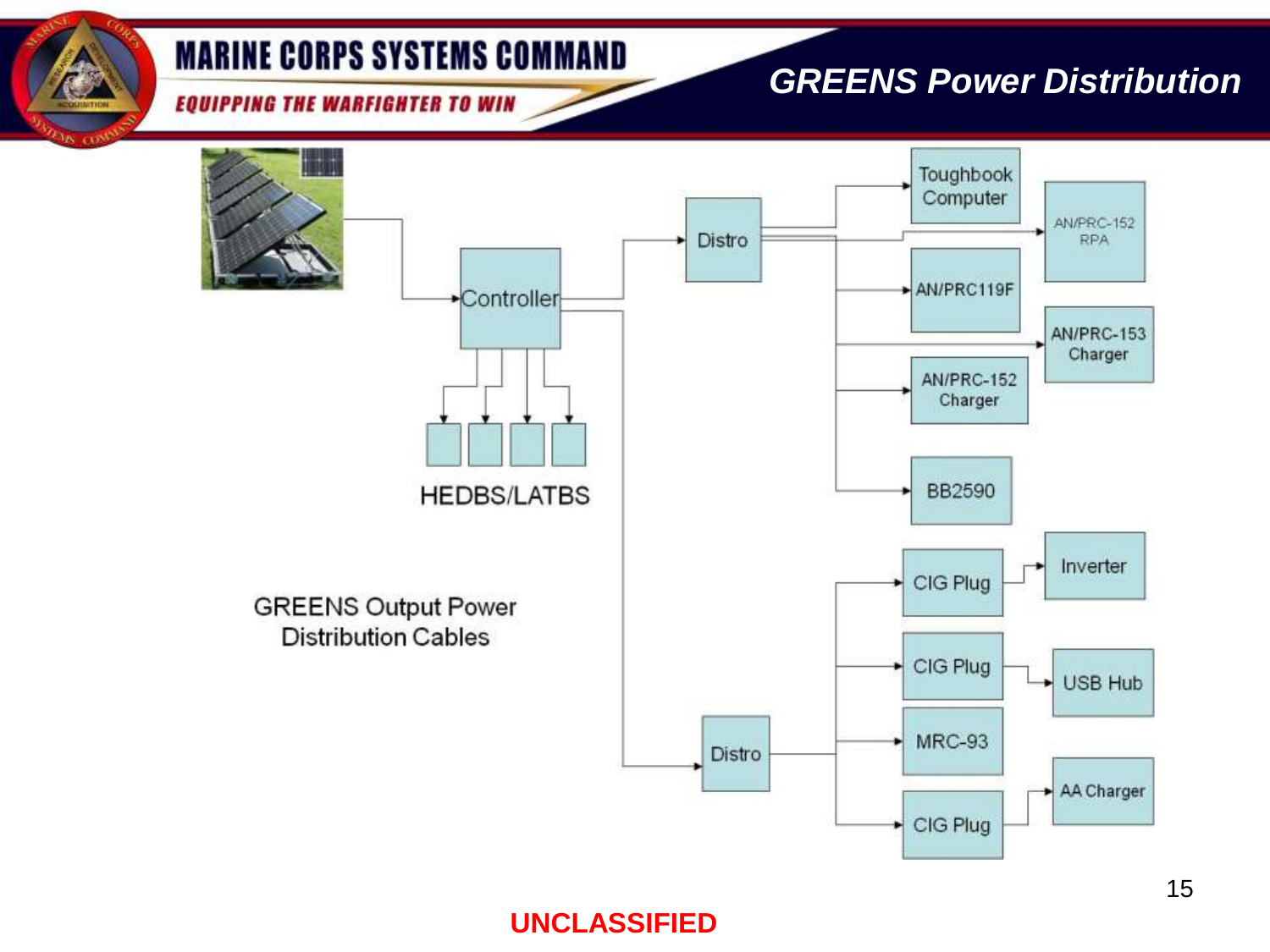#### **EQUIPPING THE WARFIGHTER TO WIN**

### *Why GREENS?*



Material cost pay back is ≥ 3.5 years vs. generators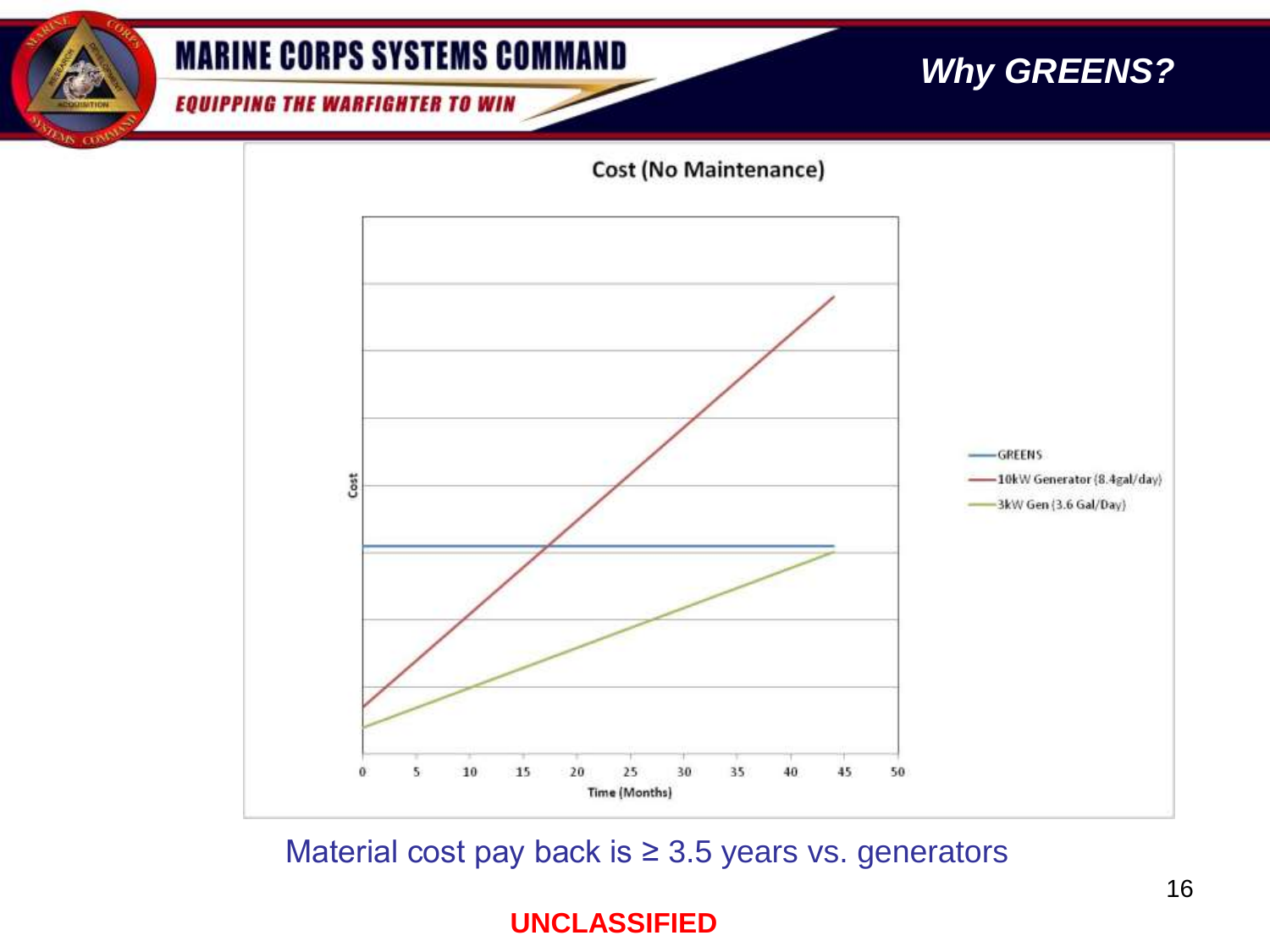**EQUIPPING THE WARFIGHTER TO WIN** 





Cost with maintenance payback is  $\geq 2$  years vs. generators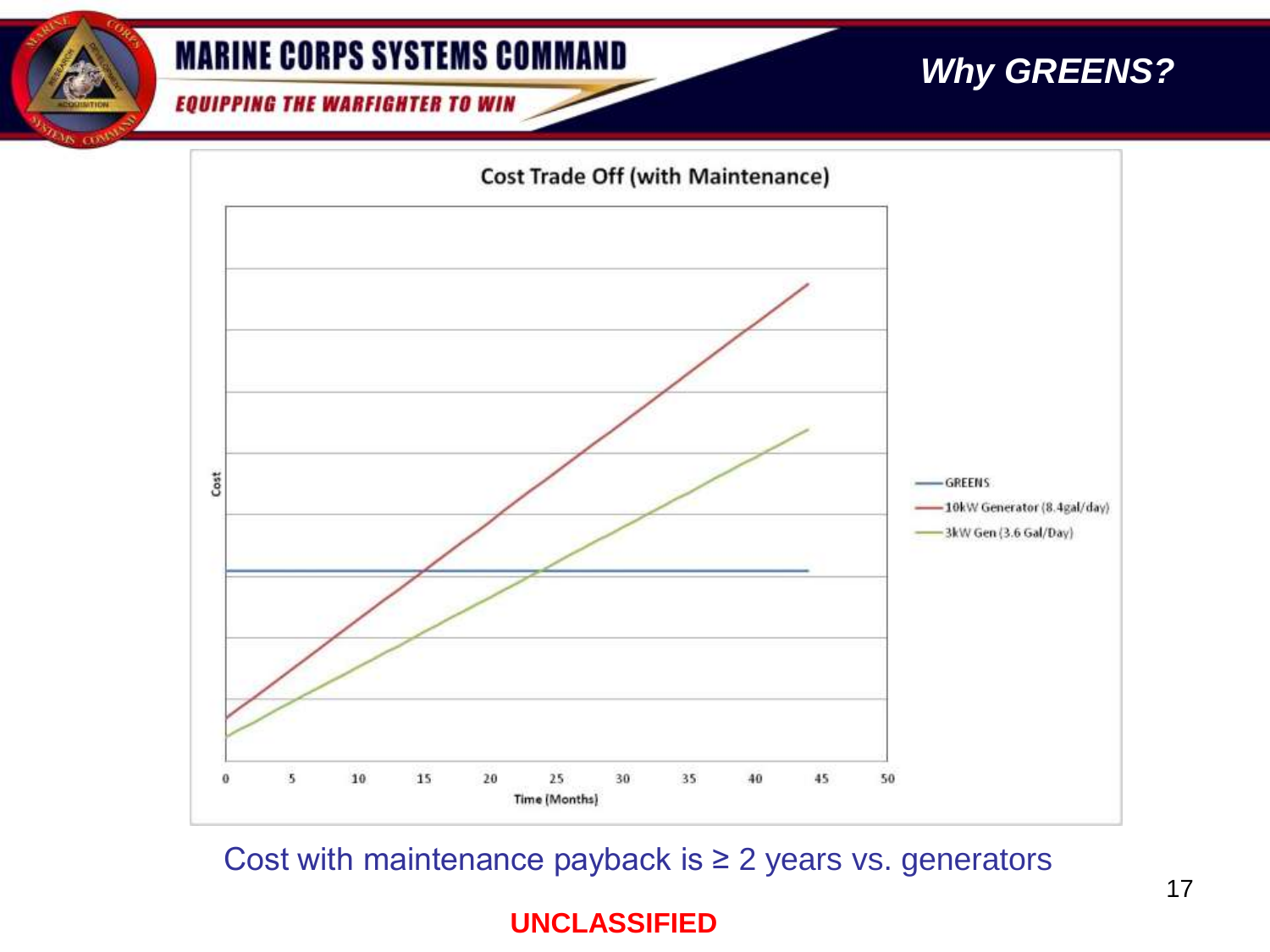**EQUIPPING THE WARFIGHTER TO WIN** 

### *Why GREENS?*



Require less maintenance man power vs. generators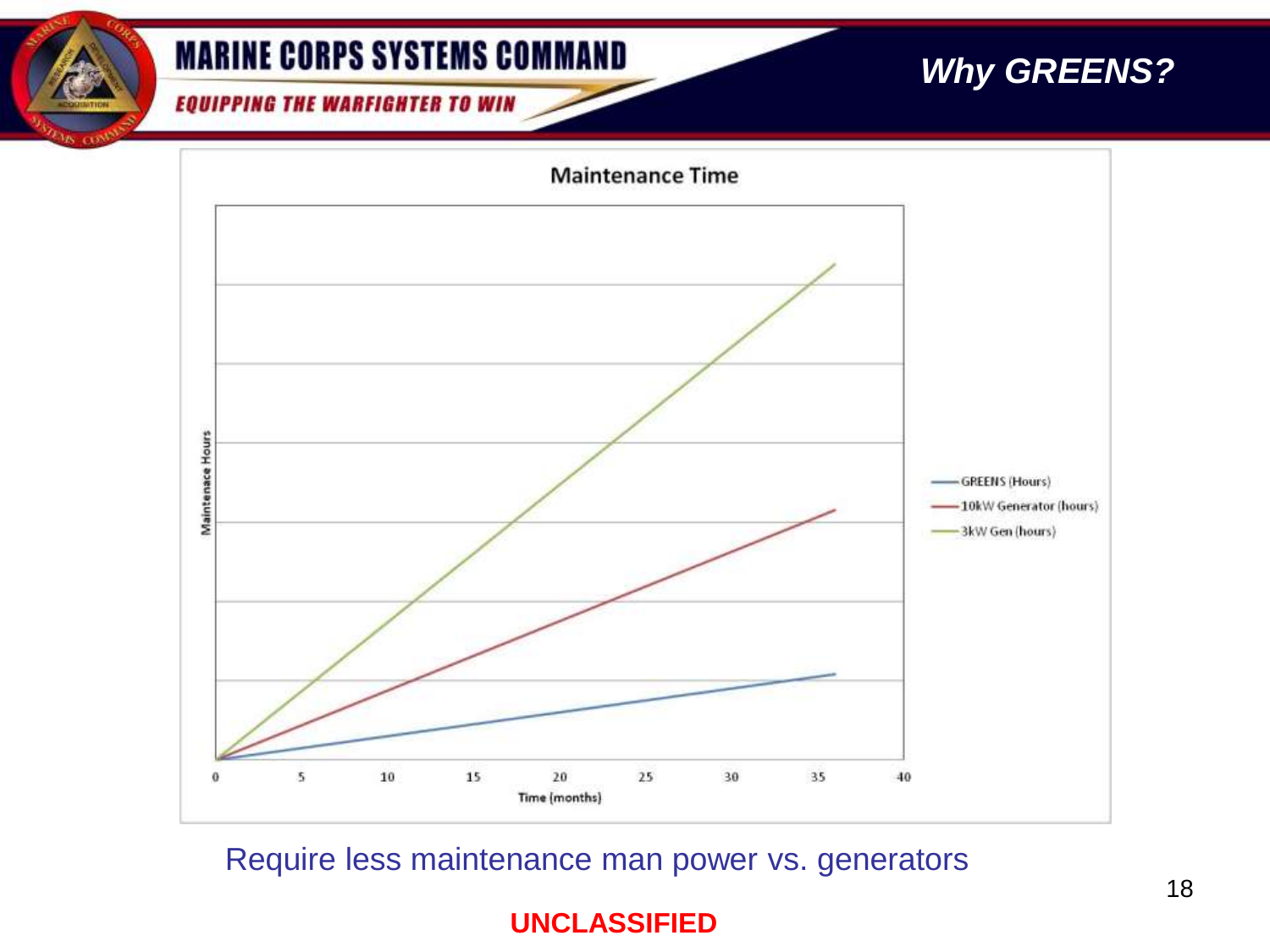**EQUIPPING THE WARFIGHTER TO WIN** 

### *Why GREENS?*



Weight payback is ≥ 1 month vs. generators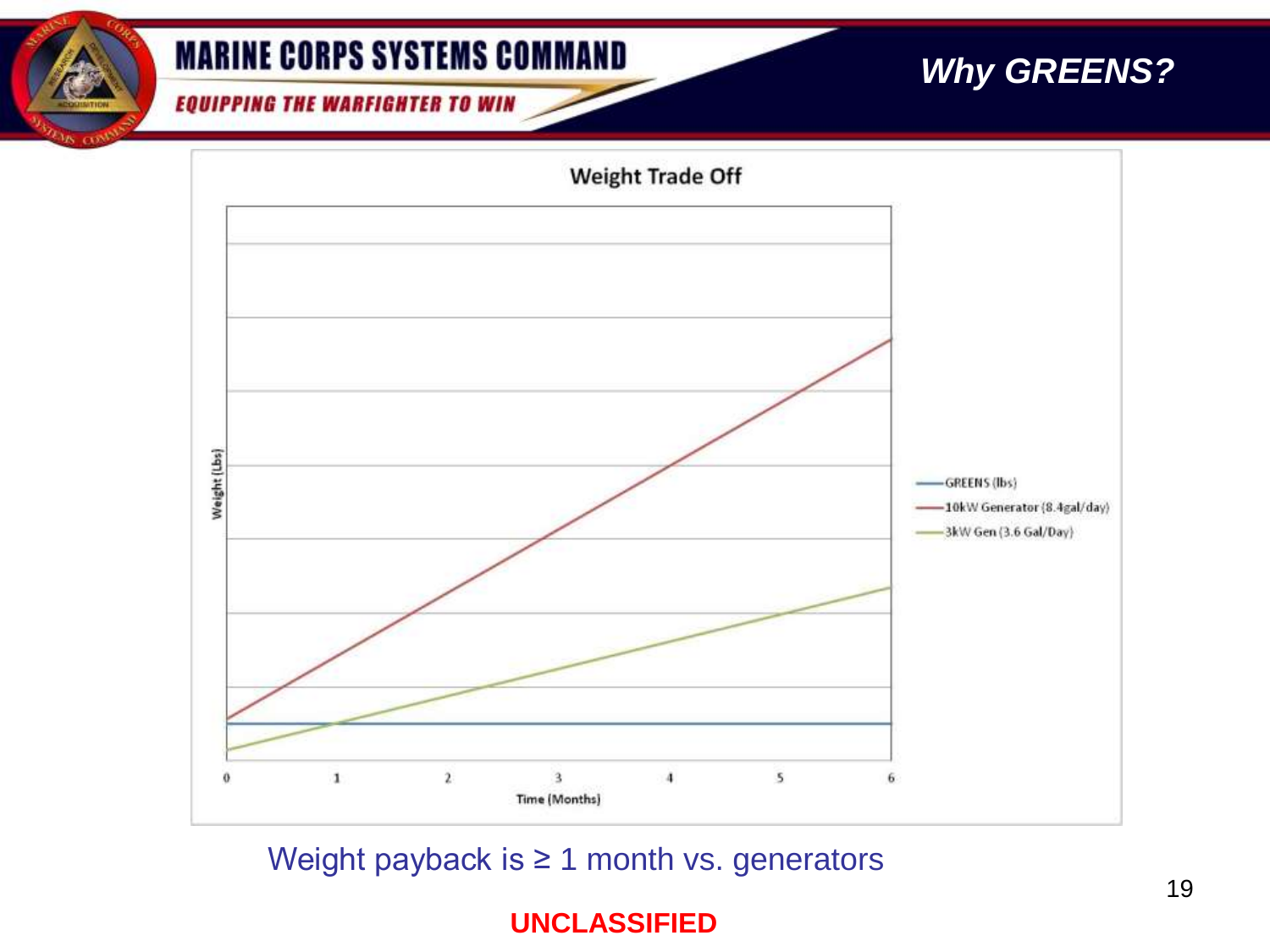

- Current Solar Power Adaptor for Communications Equipment (SPACES) highly successful in deployment to OEF
- Next generation system will be required
- Future capability set (notional) to include:
	- < 10# weight (less battery, case)
	- Multiple folding panels
	- BB-2590/U battery charger
	- AA battery charger
	- USB power port
	- AN/PRC-152, -153, -117F adaptors
	- DC-AC inverter
	- AC charging plug, DC NATO plug
	- Hard case for full suite
	- Soft case for deployed sub-set
	- Backward compatible with SPACES 20

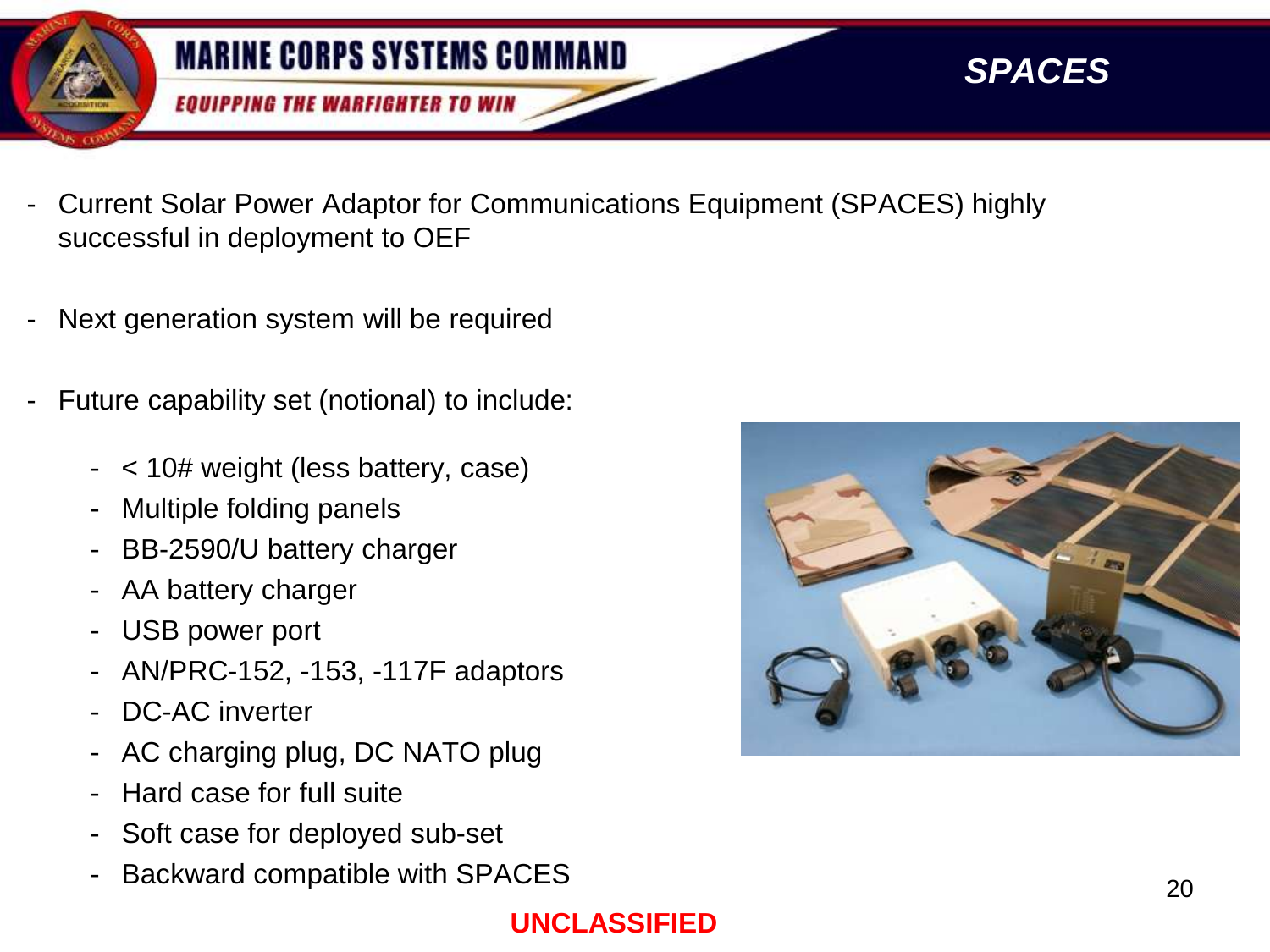

- ONR Program to build a trailer mounted hybrid renewable energy system
- $-3 5$  kW
- TRL 6 by 2015
- Shall employ sustainable energy strategies
- 40% fuel savings
- Focus Areas:
	- Fuel consumption
	- Noise levels
	- Cost of ownership
	- Maintainability
	- **Deployability**